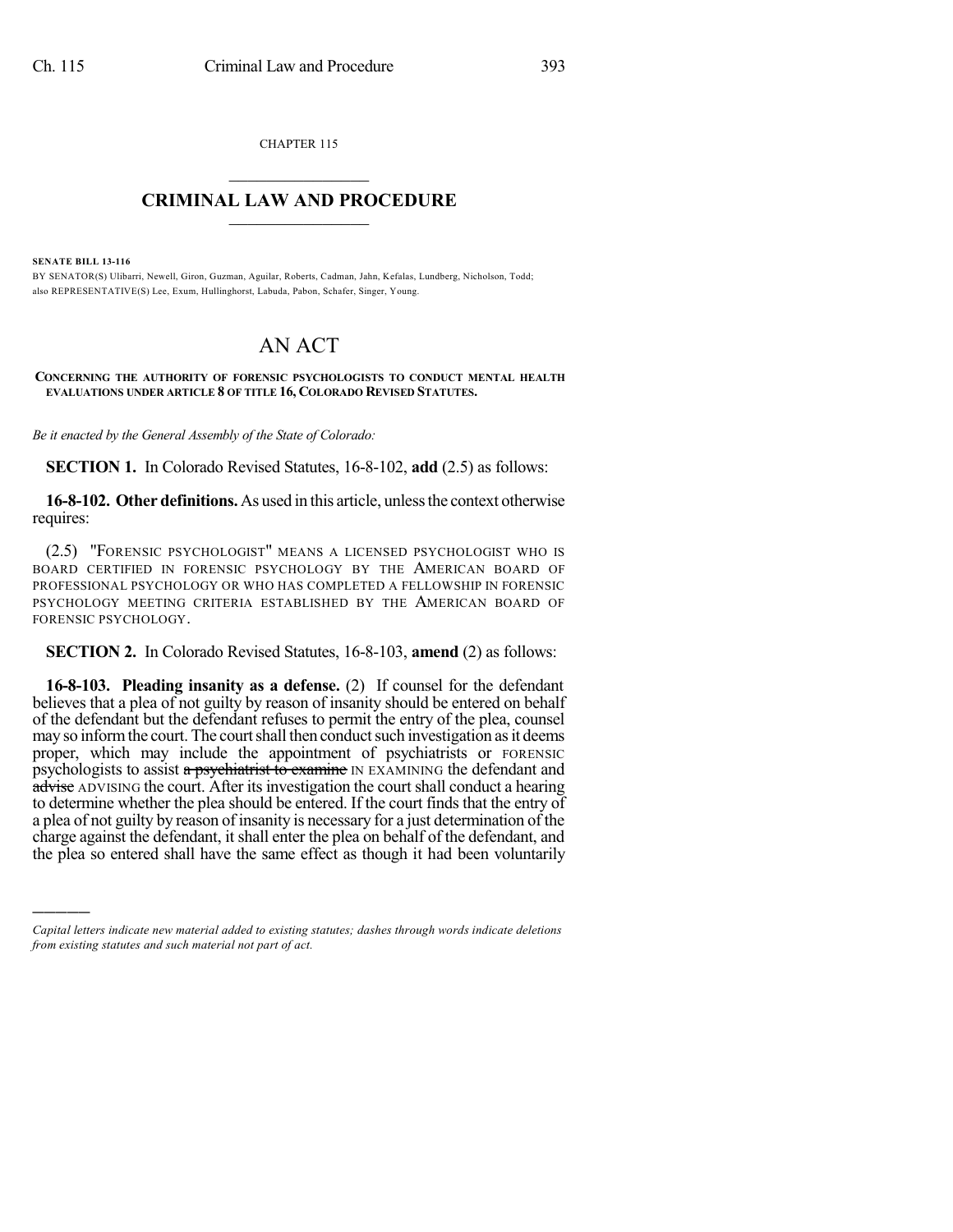entered by the defendant himself OR HERSELF.

**SECTION 3.** In Colorado Revised Statutes, 16-8-103.5, **amend** (2) as follows:

**16-8-103.5. Impairedmental condition-whenraised-procedure -legislative intent.** (2) If counsel for the defendant believes that an assertion of the affirmative defense of impaired mental condition should be entered on behalf of the defendant but the defendant refuses to permit counsel to offer such evidence, counsel may so inform the court. The court shall then conduct such investigation as it deems proper, which may include the appointment of psychiatrists or FORENSIC psychologists to assist a psychiatrist to examine IN EXAMINING the defendant and advise ADVISING the court. After its investigation, the court shall conduct a hearing to determine whether evidence of impaired mental condition should be offered at trial. If the court finds that such a defense is necessary for a just determination of the charge against the defendant, it shall inform the prosecution that such defense shall be asserted at trial by the defendant and shall order the defendant's counsel to present evidence at trial on the defense of impaired mental condition.

**SECTION 4.** In Colorado Revised Statutes, 16-8-106, **amend** (1), (2), (3), and  $(5)$  (a) as follows:

**16-8-106. Examinations and report.** (1) All examinations ordered by the court in criminal cases shall be accomplished by the entry of an order of the court specifying the place where such examination is to be conducted and the period of time allocated for such examination. The defendant may be committed for such examination to the Colorado psychiatric hospital in Denver, the Colorado mental health institute at Pueblo, the place where he or she is in custody, or such other public institution designated by the court. In determining the place where such examination is to be conducted, the court shall give priority to the place where the defendant is in custody, unless the nature and circumstances of the examination require designation of a different facility. The defendant shall be observed and examined by one or more psychiatrists OR FORENSIC PSYCHOLOGISTS during such period as the court directs. For good cause shown, upon motion of the prosecution or defendant, or upon the court's own motion, the court may order such further or other examination including services of psychologists, as is advisable under the circumstances. Nothing in this section shall abridge the right of the defendant to procure a psychiatric AN examination as provided in section 16-8-108.

 $(2)$  (a) The defendant shall have a privilege against self-incrimination during the course of an examination under this section. The fact of the defendant's noncooperation with psychiatrists, FORENSIC PSYCHOLOGISTS, and other personnel conducting the examination may be admissible in the defendant's trial on the issue of insanity or impaired mental condition and in any sentencing hearing held pursuant to section 18-1.3-1201 or 18-1.3-1302, C.R.S. This paragraph (a) shall apply only to offenses committed before July 1, 1995.

(b) The defendant shall have a privilege against self-incrimination during the course of an examination under this section. The fact of the defendant's noncooperation with psychiatrists, FORENSIC PSYCHOLOGISTS, and other personnel conducting the examination may be admissible in the defendant's trial on the issue of insanity and in any sentencing hearing held pursuant to section 18-1.3-1201 or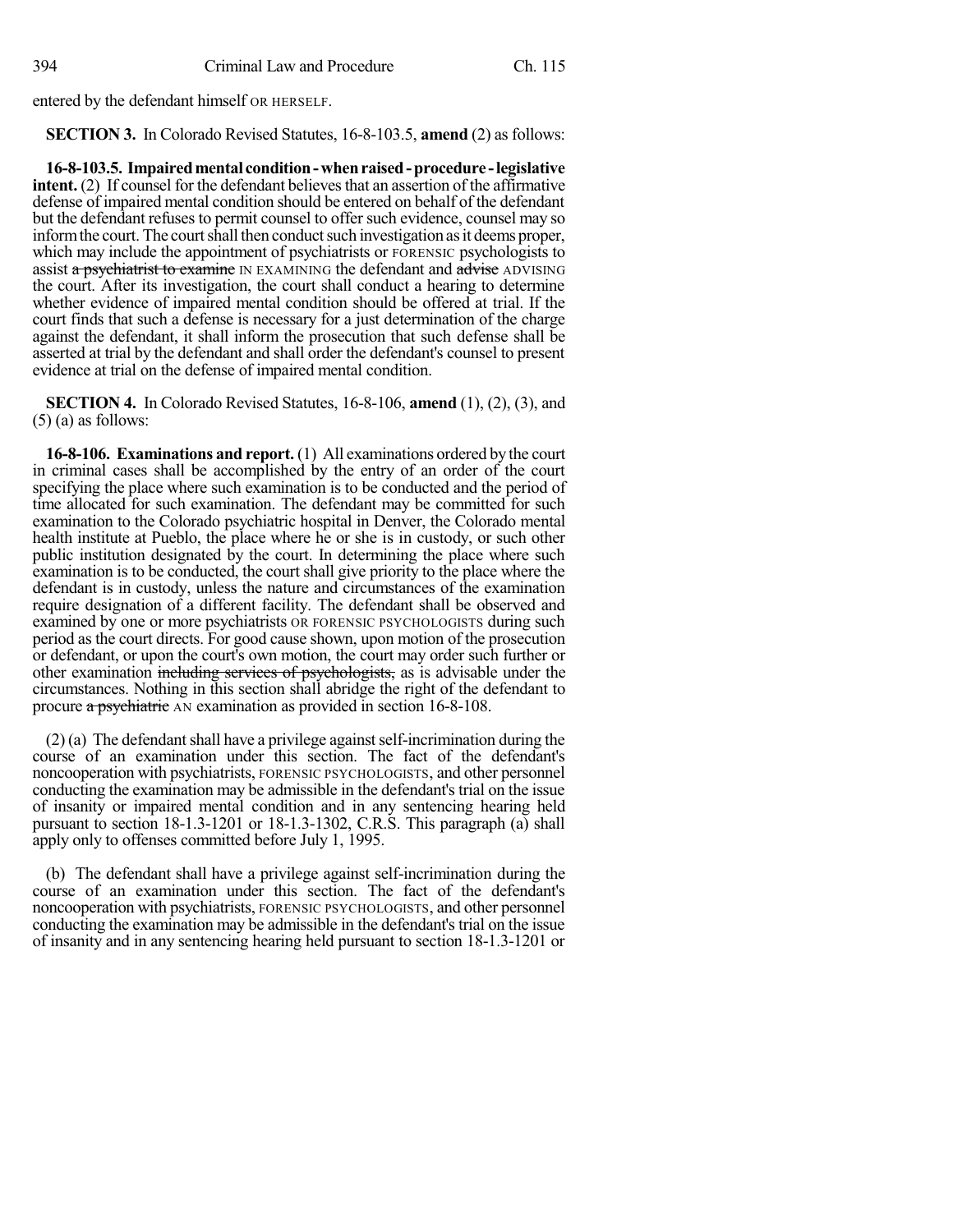18-1.4-102, C.R.S. This paragraph (b)shall apply to offenses committed on or after July 1, 1995, but prior to July 1, 1999.

(c) The defendant shall cooperate with psychiatrists, FORENSIC PSYCHOLOGISTS, and other personnel conducting any examination ordered by the court pursuant to this section. Statements made by the defendant in the course of such examination shall be protected as provided in section 16-8-107. If the defendant does not cooperate with psychiatrists, FORENSIC PSYCHOLOGISTS, and other personnel conducting the examination, the court shall not allow the defendant to call any psychiatrist, FORENSIC PSYCHOLOGIST, or other expert witness to provide evidence at the defendant's trial concerning the defendant's mental condition including, but not limited to, providing evidence on the issue of insanity or at any sentencing hearing held pursuant to section 18-1.3-1201 or 18-1.4-102, C.R.S. In addition, the fact of the defendant's noncooperation with psychiatrists, FORENSIC PSYCHOLOGISTS, and other personnel conducting the examination may be admissible in the defendant's trial to rebut any evidence introduced by the defendant with regard to the defendant's mental condition including, but not limited to, the issue of insanity and in any sentencing hearing held pursuant to section 18-1.3-1201 or 18-1.4-102, C.R.S. This paragraph (c) shall apply to offenses committed on or after July 1, 1999.

(3) (a) To aid in forming an opinion as to the mental condition of the defendant, it is permissible in the course of an examination under this section to use confessions and admissions of the defendant and any other evidence of the circumstances surrounding the commission of the offense, as well as the medical and social history of the defendant, in questioning the defendant. When the defendant is noncooperative with psychiatrists, FORENSIC PSYCHOLOGISTS, and other personnel conducting the examination, an opinion of the mental condition of the defendant may be rendered by such psychiatrists, FORENSIC PSYCHOLOGISTS, or other personnel based upon such confessions, admissions, and any other evidence of the circumstances surrounding the commission of the offense, as well as the known medical and social history of the defendant, and such opinion may be admissible into evidence at trial and in any sentencing hearing held pursuant to section 18-1.3-1201 or 18-1.3-1302, C.R.S. It shall also be permissible to conduct a narcoanalytic interview of the defendant with such drugs as are medically appropriate and to subject the defendant to polygraph examination. In any trial or hearing on the issue of the defendant's sanity, eligibility for release, or impaired mental condition, and in any sentencing hearing held pursuant to section 18-1.3-1201 or 18-1.3-1302,C.R.S., the physicians and other personnel conducting the examination may testify to the results of anysuch procedures and the statements and reactions of the defendant insofar as the same entered into the formation of their opinions as to the mental condition of the defendant both at the time of the commission of the alleged offense and at the present time. This paragraph (a) shall apply only to offenses committed before July 1, 1995.

(b) To aid in forming an opinion as to the mental condition of the defendant, it is permissible in the course of an examination under thissection to use confessions and admissions of the defendant and any other evidence of the circumstances surrounding the commission of the offense, as well as the medical and social history of the defendant, in questioning the defendant. When the defendant is noncooperative with psychiatrists, FORENSIC PSYCHOLOGISTS, and other personnel conducting the examination, an opinion of the mental condition of the defendant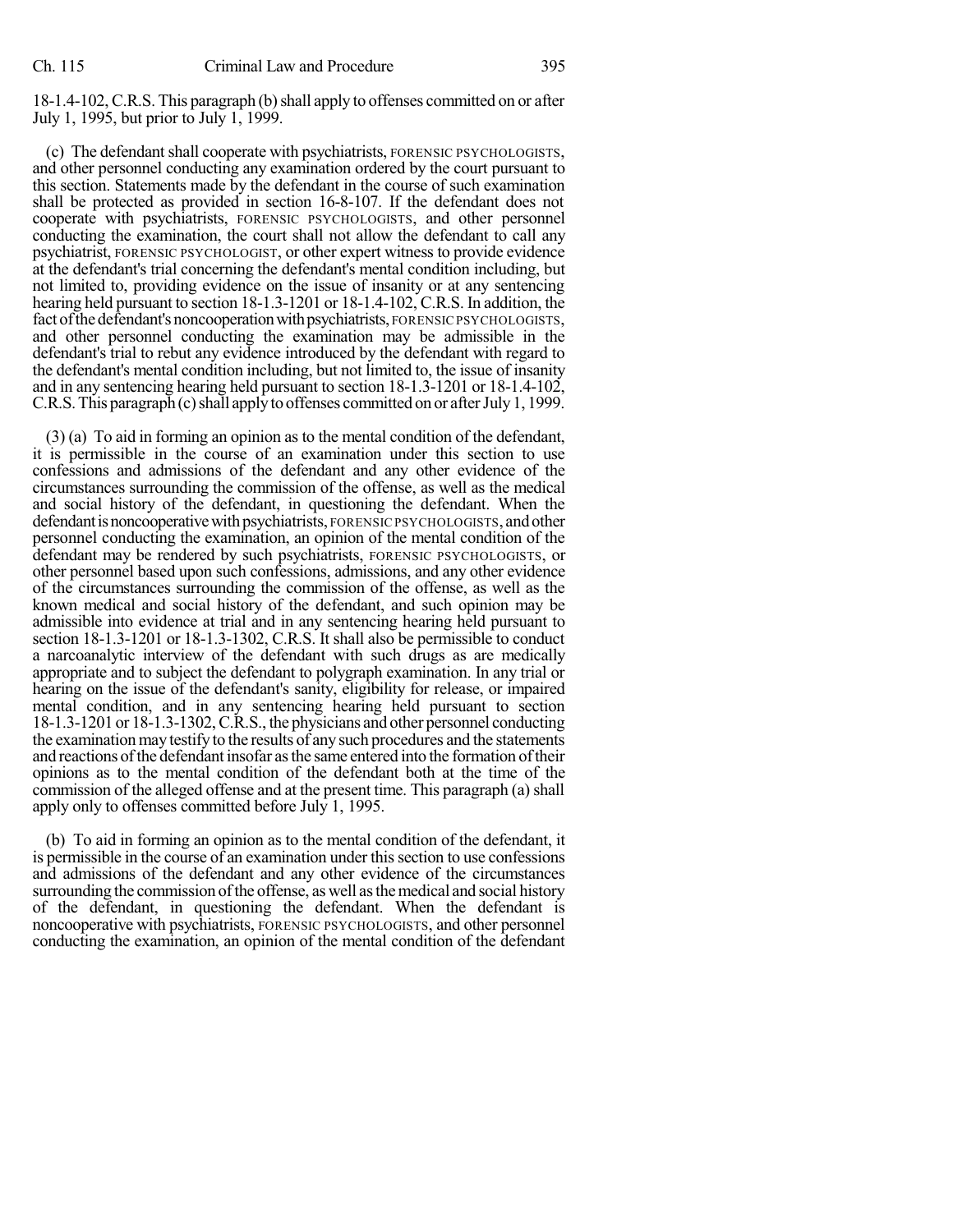may be rendered by such psychiatrists, FORENSIC PSYCHOLOGISTS, or other personnel based upon such confessions, admissions, and any other evidence of the circumstances surrounding the commission of the offense, as well as the known medical and social history of the defendant, and such opinion may be admissible into evidence at trial and in any sentencing hearing held pursuant to section 18-1.3-1201 or 18-1.4-102, C.R.S. It shall also be permissible to conduct a narcoanalytic interview of the defendant with such drugs as are medically appropriate and to subject the defendant to polygraph examination. In any trial or hearing on the issue of the defendant's sanity or eligibility for release and in any sentencing hearing held pursuant to section 18-1.3-1201 or 18-1.4-102, C.R.S., the physicians and other personnel conducting the examination may testify to the results of any such procedures and the statements and reactions of the defendant insofar as the same entered into the formation of their opinions as to the mental condition of the defendant both at the time of the commission of the alleged offense and at the present time. This paragraph (b) shall apply to offenses committed on or after July 1, 1995.

(c) For offenses committed on or afterJuly 1, 1999, when a defendant undergoes an examination pursuant to the provisions of paragraph (b) of this subsection (3) because the defendant has given notice pursuant to section 16-8-107 (3) that he or she intends to introduce expert opinion evidence concerning his or her mental condition, the physicians, FORENSIC PSYCHOLOGISTS, and other personnel conducting the examination may testify to the results of any such procedures and the statements and reactions of the defendant insofar as such statements and reactions entered into the formation of their opinions as to the mental condition of the defendant.

(5) With respect to offenses committed before July 1, 1995, the report of examination shall include, but is not limited to:

(a) The name of each physician, FORENSIC PSYCHOLOGIST, or other expert who examined the defendant; and

**SECTION 5.** In Colorado Revised Statutes, 16-8-107, **amend** (2) as follows:

**16-8-107. Evidence.** (2) In any trial or hearing concerning the defendant's mental condition, physicians, FORENSIC PSYCHOLOGISTS, and other experts may testify as to their conclusions reached from their examination of hospital records, laboratory reports, X rays, electroencephalograms, and psychological test resultsif the material which they examined in reaching their conclusions is produced at the time of the trial or hearing.

**SECTION 6. Act subject to petition - effective date.** This act takes effect at 12:01 a.m. on the day following the expiration of the ninety-day period after final adjournment of the general assembly  $(August 7, 2013, if adjour (111)$ May 8, 2013); except that, if a referendum petition is filed pursuant to section 1 (3) of article V of the state constitution against this act or an item, section, or part of this act within such period, then the act, item, section, or part will not take effect